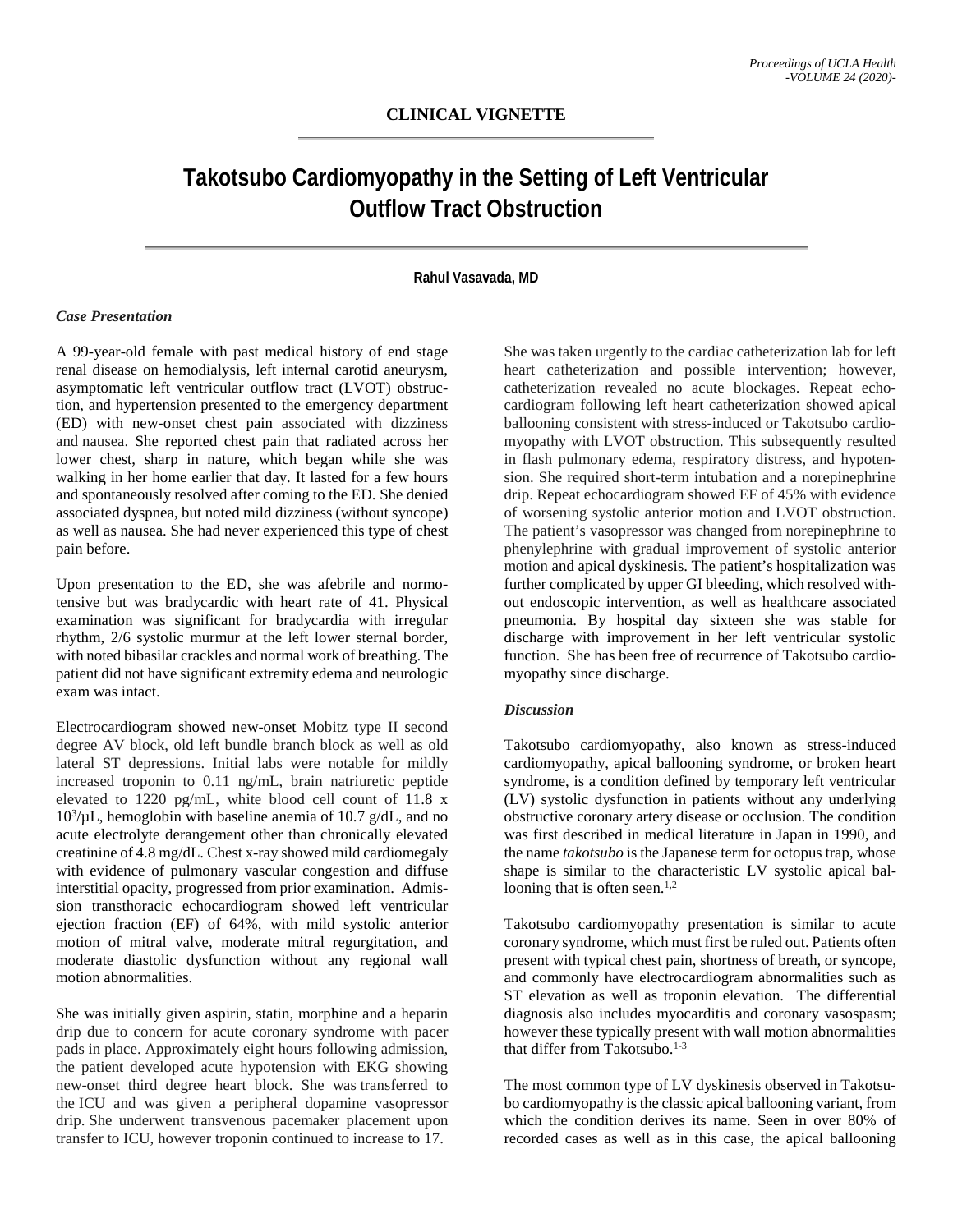variant involves depression of the LV mid and apical segments with hyperkinesis of the basal walls.<sup>3</sup> Patients can also present with atypical variants including: a mid-ventricular type with mid-ventricular hypokinesis with sparing of the apex; basal type with basal hypokinesis with sparing of the mid-ventricle and apex; focal type with hypokinesis of an isolated LV segment; or very rarely global hypokinesis. Generally the LV dyskinesis observed in Takotsubo affects a territory supplied by more than one coronary artery.

While not fully understood, the pathophysiology of Takotsubo cardiomyopathy is believed to be related to catecholamine excess as well as possible microvascular dysfunction. Studies measuring epinephrine and norepinephrine levels in humans and mouse models have found elevated catecholamine levels in those with Takotsubo cardiomyopathy.4,5 Apical ballooning has been induced with iatrogenic administration of catecholamines and studies of myocardial tissue have demonstrated catecholamine excess in patients with Takotsubo cardiomyopathy.<sup>4,6</sup> These findings provide fairly compelling evidence of catecholamine surge as a cause of Takotsubo cardiomyopathy, with potential mechanisms including catecholamine-induced diffuse microvascular spasm and myocardial stunning and/or toxicity.<sup>6,7</sup> Other studies have found that β2 adrenoreceptors are most densely concentrated specifically in the apical myocardium. Via G-protein signaling, these receptors switch from being positively inotropic to negatively inotropic in the setting of increased epinephrine levels. This could explain the apical ballooning that is often seen in this condition. $6,7$ 

Classically Takotsubo cardiomyopathy is often brought on by extreme physical stressors including illness, organ failure or emotional stressors such as intense grief, shock, or anger. Hence surrogate terms have been used, including stress cardiomyopathy or broken heart syndrome. Given the likely pathophysiology, it would make sense that a potential catecholamine surge in the setting of a physical or emotional stressor could trigger Takotsubo cardiomyopathy. The International Takotsubo Registry reports only about 30% of patients did not report any preceding physical or emotional stressor prior to onset.<sup>3,6</sup> Our patient likely developed Takotsubo cardiomyopathy in the setting of a physical stressor of newonset third degree heart block associated with severe hypotension, as well as iatrogenic catecholamine administration with intravenous vasopressor drugs resulting in worsening LVOT obstruction.

According to the International Registry, the condition overwhelmingly affects women of advanced age. Ninety percent of registry cases were women over the age of 50.3 Of patients presenting with suspected biomarker-positive acute coronary syndrome, Takotsubo cardiomyopathy accounts for only one to two percent.2 Fortunately the vast majority of patients with Takotsubo recover LV systolic function, as in our patient. Recurrence rates are low, occurring in less than ten percent of patients.8

This case also highlights the importance of understanding differences in treatment strategies in patients with hypertrophic cardiomyopathy and known LVOT obstruction, defined as peak LVOT gradient of  $\geq$  30 mmHg. Systolic anterior motion (SAM) of the mitral valve with the ventricular septum can cause obstruction of blood flow and a dynamic pressure gradient between the LV and the aorta, resulting in LVOT obstruction.<sup>9</sup> The degree of LVOT obstruction is dependent on preload, afterload, and inotropy. Therapies which increase preload, such as passive leg raise or intravenous fluids, increase afterload such as handgrip maneuver or alpha-1 agonist treatment, or decrease LV inotropy, such as beta blockers or nondihydropyridine calcium channel blockers can help to improve the degree of LVOT obstruction.

In this patient, vasopressor support initially with dopamine and later with norepinephrine increased contractility likely worsening SAM of the mitral valve and worsened LVOT obstruction. Worsening obstruction, in addition to the vasopressors themselves and new-onset third degree heart block may have precipitated Takotsubo cardiomyopathy. Change in the vasopressor treatment to phenylephrine improved her outflow obstruction.

## *Conclusion*

Takotsubo cardiomyopathy is a notable yet uncommon, atypical finding in patients. While the pathophysiology of Takotsubo cardiomyopathy is not fully understood, it seems likely that this condition is related to catecholamine excess, and is often seen in patients who experience characteristic recent physical or emotional stressors. This condition is a diagnosis of exclusion, as life-threatening conditions such as acute coronary syndrome as well as coronary vasospasm or myocarditis must be considered. This case also highlights the importance of reducing inotropy, increasing preload, and/or increasing afterload when treating patients with LVOT obstruction.

### **REFERENCES**

- 1. **Bybee KA, Kara T, Prasad A, Lerman A, Barsness GW, Wright RS, Rihal CS**. Systematic review: transient left ventricular apical ballooning: a syndrome that mimics STsegment elevation myocardial infarction. *Ann Intern Med*. 2004 Dec 7;141(11):858-65. Review. PubMed PMID: 15583228.
- 2. **Gianni M, Dentali F, Grandi AM, Sumner G, Hiralal R, Lonn E**. Apical ballooning syndrome or takotsubo cardiomyopathy: a systematic review. *Eur Heart J*. 2006 Jul;27(13):1523-9. Epub 2006 May 23. Review. PubMed PMID: 16720686.
- 3. **Templin C, Ghadri JR, Diekmann J, Napp LC, Bataiosu DR, Jaguszewski M, Cammann VL, Sarcon A, Geyer V, Neumann CA, Seifert B, Hellermann J, Schwyzer M, Eisenhardt K, Jenewein J, Franke J, Katus HA, Burgdorf C, Schunkert H, Moeller C, Thiele H, Bauersachs J, Tschöpe C, Schultheiss HP, Laney CA, Rajan L, Michels G, Pfister R, Ukena C, Böhm M,**